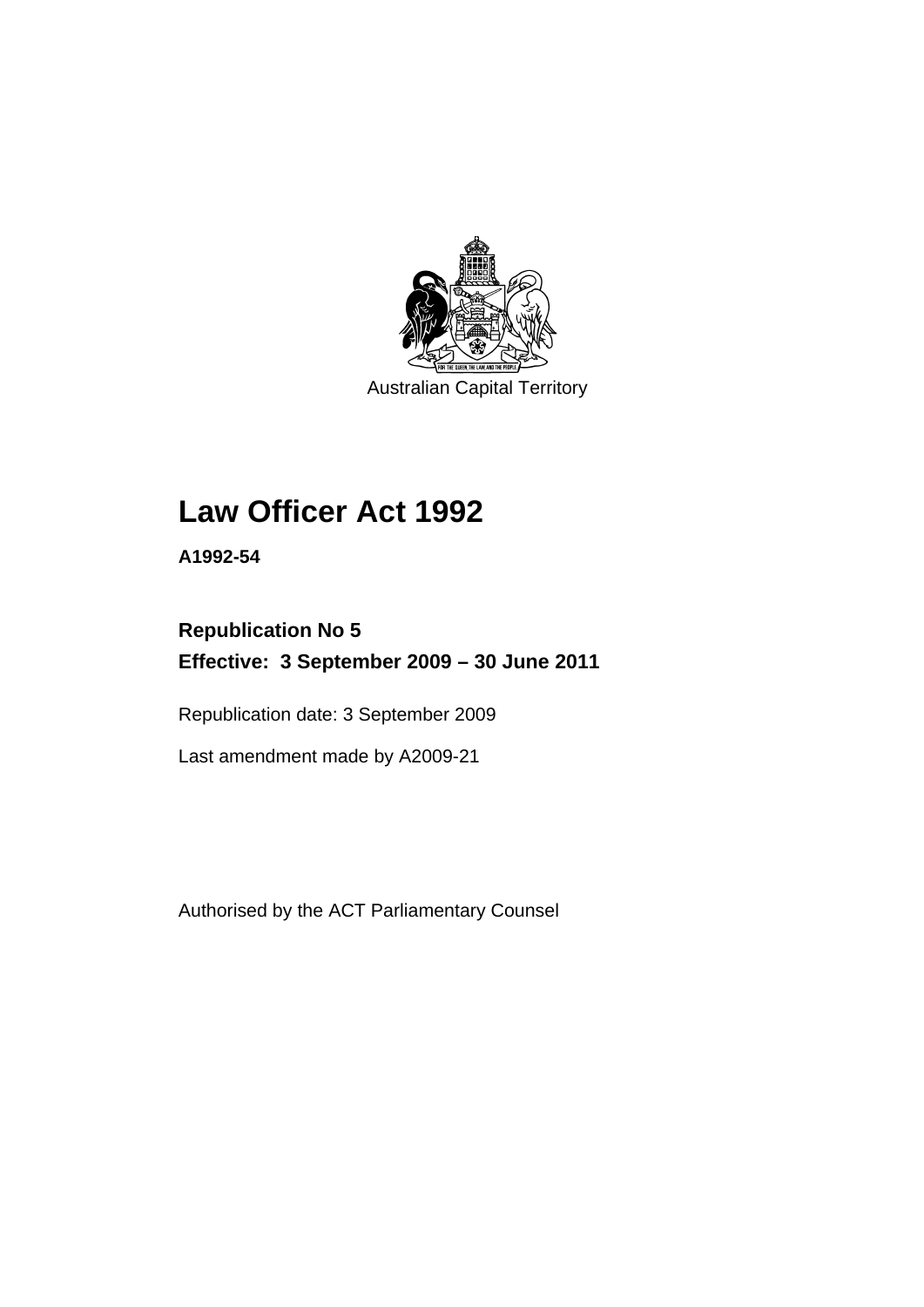# **About this republication**

#### **The republished law**

This is a republication of the *Law Officer Act 1992* (including any amendment made under the *Legislation Act 2001*, part 11.3 (Editorial changes)) as in force on 3 September 2009*.* It also includes any amendment, repeal or expiry affecting the republished law to 3 September 2009.

The legislation history and amendment history of the republished law are set out in endnotes 3 and 4.

#### **Kinds of republications**

The Parliamentary Counsel's Office prepares 2 kinds of republications of ACT laws (see the ACT legislation register at www.legislation.act.gov.au):

- authorised republications to which the *Legislation Act 2001* applies
- unauthorised republications.

The status of this republication appears on the bottom of each page.

#### **Editorial changes**

The *Legislation Act 2001*, part 11.3 authorises the Parliamentary Counsel to make editorial amendments and other changes of a formal nature when preparing a law for republication. Editorial changes do not change the effect of the law, but have effect as if they had been made by an Act commencing on the republication date (see *Legislation Act 2001*, s 115 and s 117). The changes are made if the Parliamentary Counsel considers they are desirable to bring the law into line, or more closely into line, with current legislative drafting practice.

This republication does not include amendments made under part 11.3 (see endnote 1).

#### **Uncommenced provisions and amendments**

If a provision of the republished law has not commenced or is affected by an uncommenced amendment, the symbol  $\mathbf{U}$  appears immediately before the provision heading. The text of the uncommenced provision or amendment appears only in the last endnote.

#### **Modifications**

If a provision of the republished law is affected by a current modification, the symbol  $\mathbf{M}$ appears immediately before the provision heading. The text of the modifying provision appears in the endnotes. For the legal status of modifications, see *Legislation Act 2001*, section 95.

#### **Penalties**

The value of a penalty unit for an offence against this republished law at the republication date is—

- (a) if the person charged is an individual—\$100; or
- (b) if the person charged is a corporation—\$500.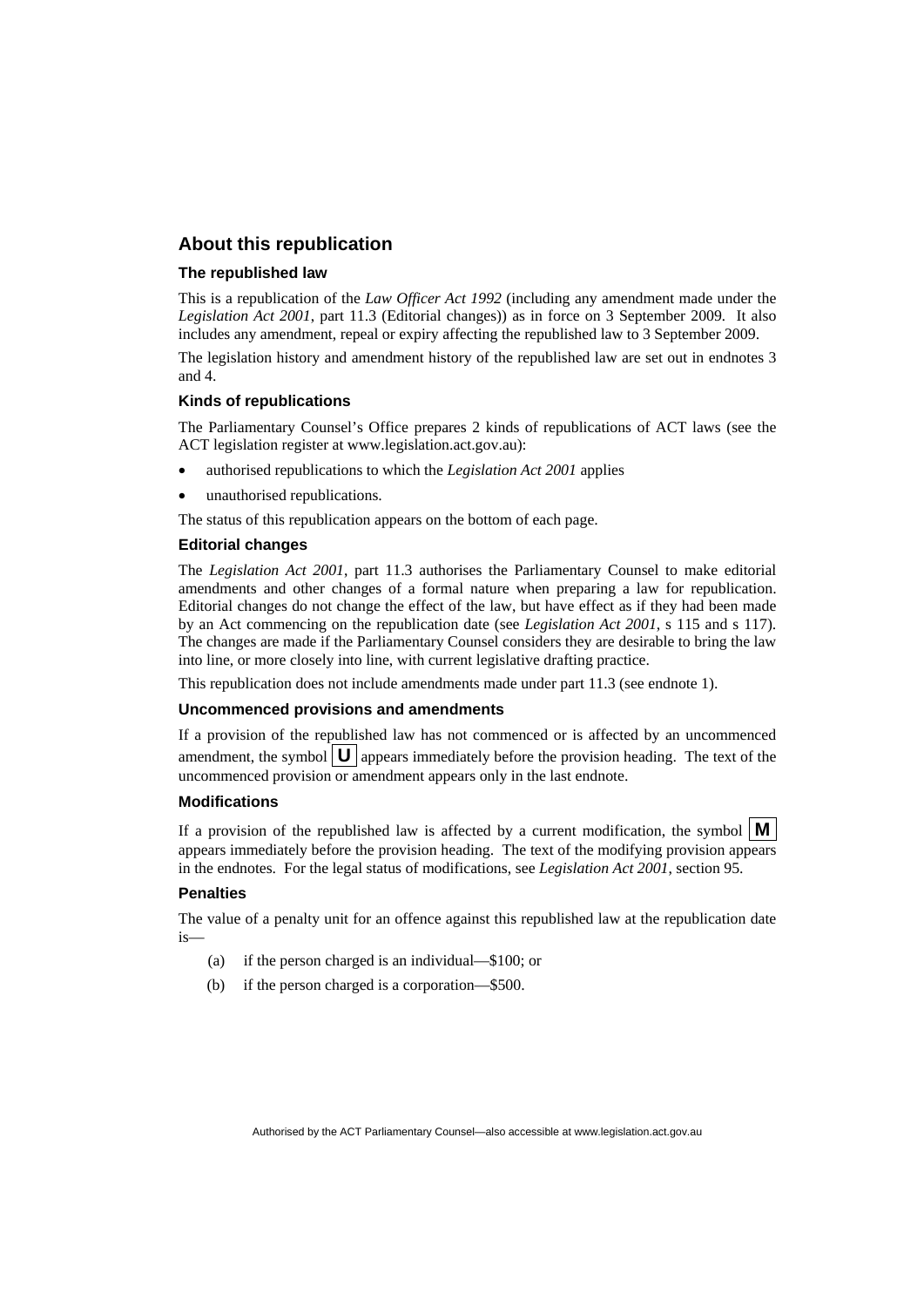

**Law Officer Act 1992** 

# **Contents**

|     |                                                              | Page |
|-----|--------------------------------------------------------------|------|
| 1   | Name of Act                                                  | 2    |
| 2   | Dictionary                                                   | 2    |
| 2A  | <b>Notes</b>                                                 | 2    |
| 3   | Position of Attorney-General                                 | 2    |
| 4   | <b>Functions of Attorney-General</b>                         | 2    |
| 5   | Additional functions of Attorney-General                     | 3    |
| 5A  | Effect of Attorney-General's functions on certain litigation | 3    |
| 5AA | Model litigant guidelines                                    | 4    |
| 5AB | Protection from liability                                    | 4    |
| 5AC | Reporting on model litigant guidelines                       | 4    |
| 5B  | Judicial notice of Attorney-General's appointment etc        | 5    |
| 6   | Regulation-making power                                      | 5    |

R5 03/09/09

Law Officer Act 1992 Effective: 03/09/09-30/06/11 contents 1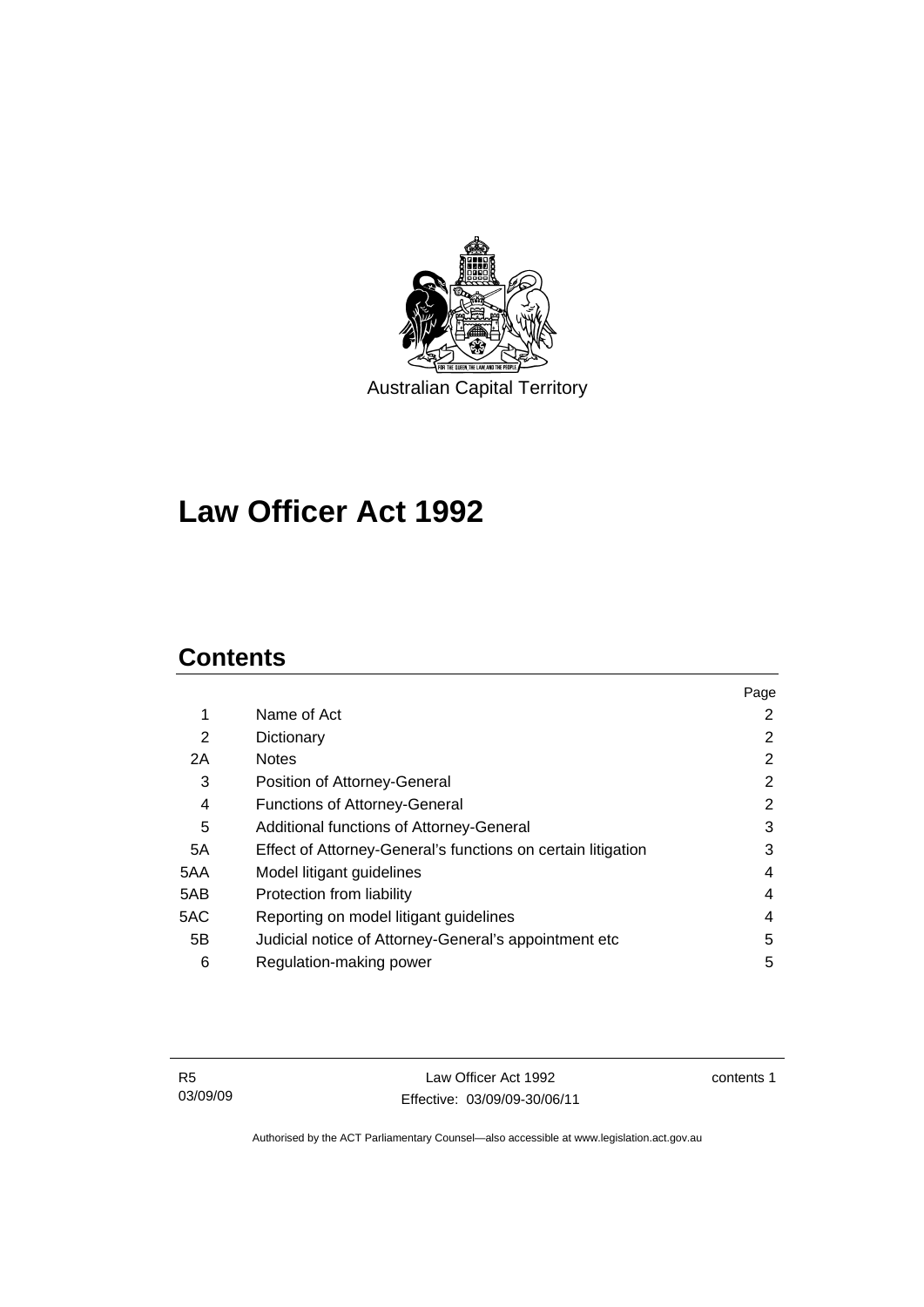**Contents** 

# **Dictionary** 6

#### **Endnotes**

|  |   | About the endnotes     |    |
|--|---|------------------------|----|
|  | 2 | Abbreviation key       |    |
|  | 3 | Legislation history    | 8  |
|  | 4 | Amendment history      | 9  |
|  | 5 | Earlier republications | 10 |
|  |   |                        |    |

contents 2 Law Officer Act 1992 Effective: 03/09/09-30/06/11

R5 03/09/09

Page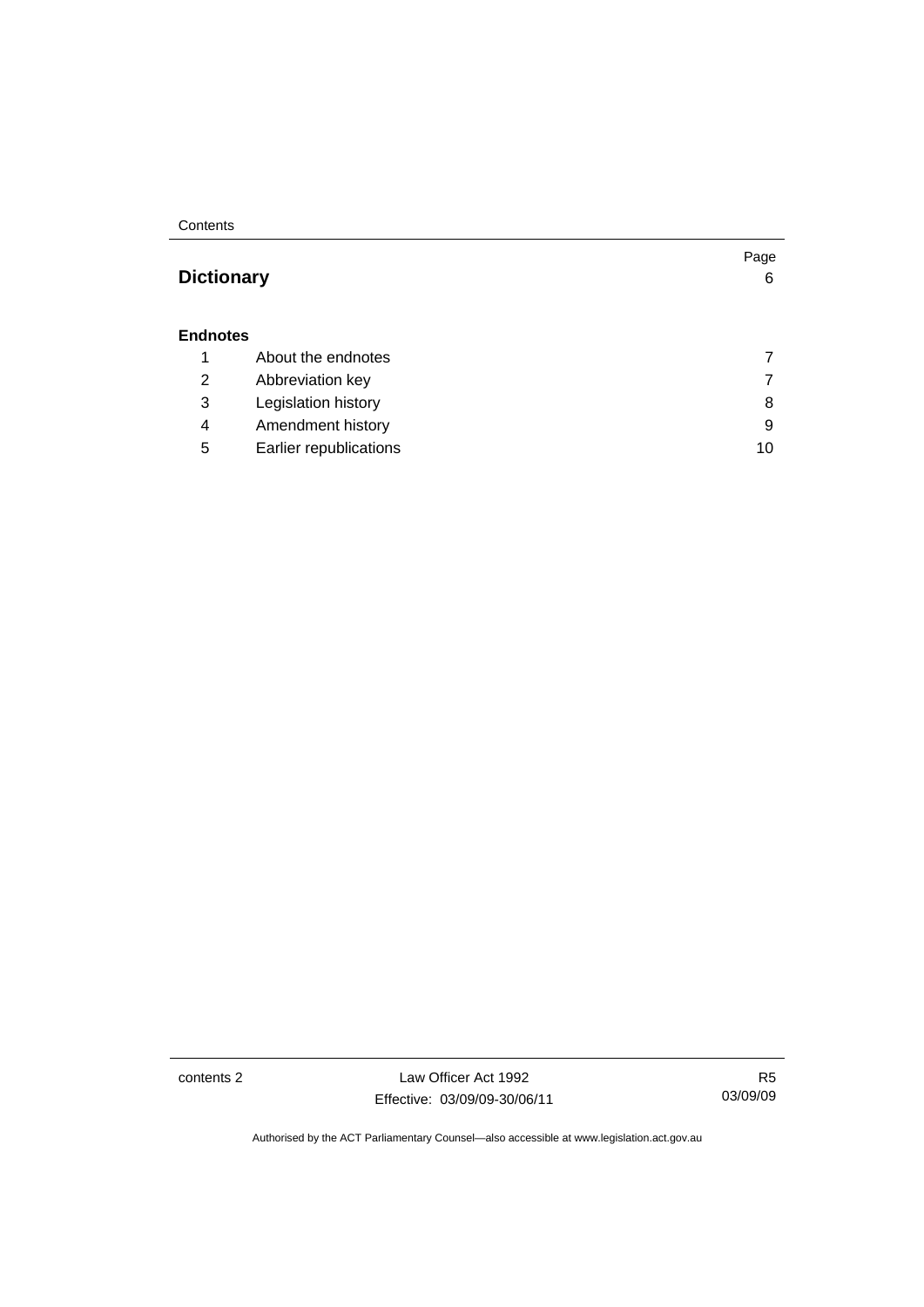

# **Law Officer Act 1992**

An Act relating to the functions and powers of the Attorney-General, and for related purposes

R5 03/09/09

l

page 1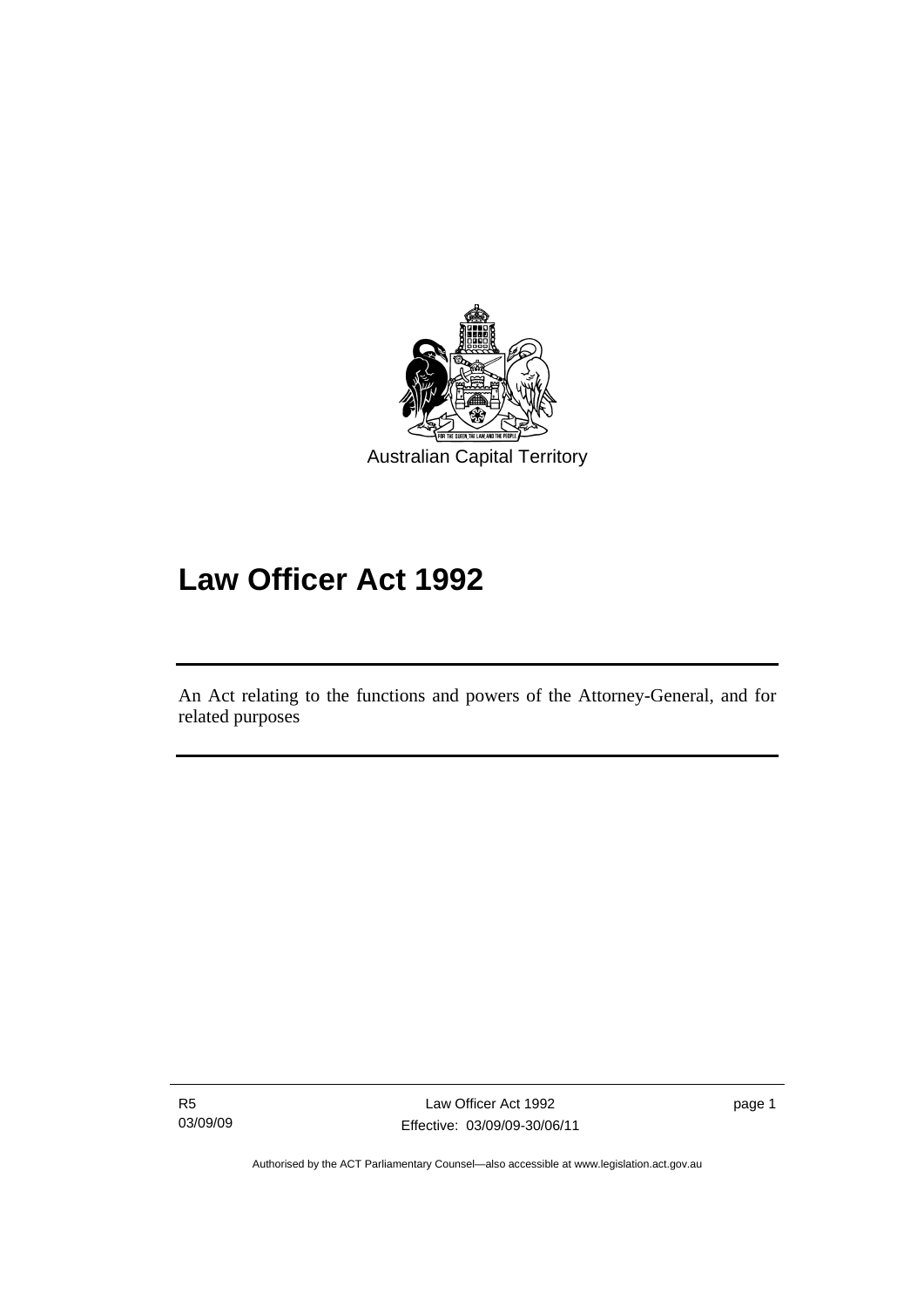# **1 Name of Act**

This Act is the *Law Officer Act 1992.*

# **2 Dictionary**

The dictionary at the end of this Act is part of this Act.

- *Note 1* The dictionary at the end of this Act defines certain terms used in this Act.
- *Note 2* A definition in the dictionary applies to the entire Act unless the definition, or another provision of the Act, provides otherwise or the contrary intention otherwise appears (see Legislation Act, s 155 and s 156 (1)).

# **2A Notes**

A note included in this Act is explanatory and is not part of this Act.

*Note* See the Legislation Act s 127 (1), (4) and (5) for the legal status of notes.

**3 Position of Attorney-General** 

The Attorney-General is the first law officer of the Territory.

# **4 Functions of Attorney-General**

The functions of the Attorney-General are—

- (a) to be the chief legal representative of—
	- (i) the Crown in right of the Territory; and
	- (ii) the Territory;
- (b) to be the principal legal adviser to the Territory; and
- (c) to have responsibility for the administration of law and justice in the ACT; and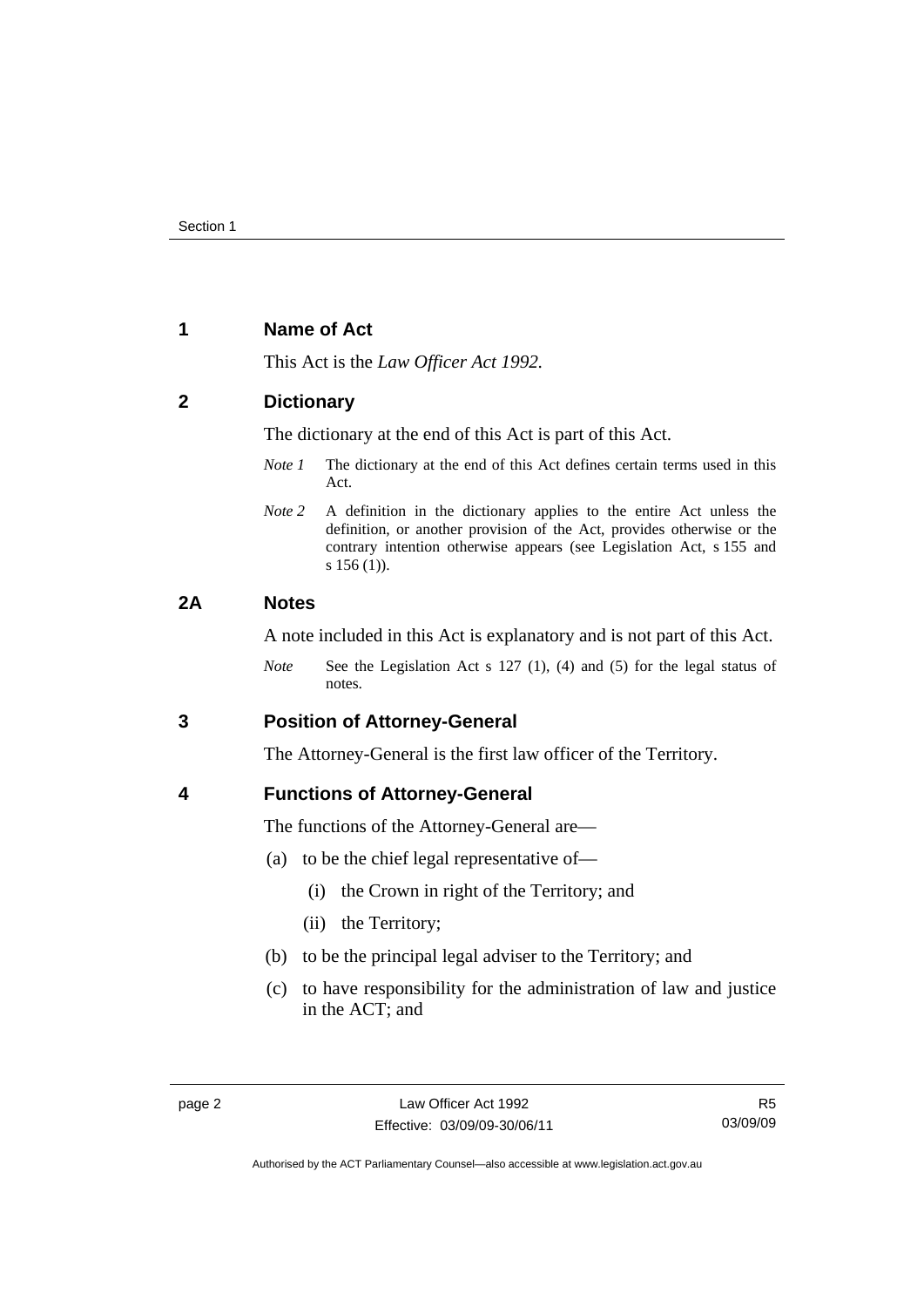- (d) to institute and conduct litigation on behalf of—
	- (i) the Crown in right of the Territory; or
	- (ii) the Territory; or
	- (iii) a Minister; or
	- (iv) a person suing or being sued on behalf of the Territory; and
- (e) to ensure that litigation mentioned in paragraph (d) is started and conducted in accordance with proper standards; and
- (f) to exercise any function given to the Attorney-General under another Act; and
- (g) to exercise any other function prescribed by regulation.
- *Note* A provision of a law that gives an entity (including a person) a function also gives the entity powers necessary and convenient to exercise the function (see Legislation Act, s 196 and dict, pt 1, def *entity*).

# **5 Additional functions of Attorney-General**

The Attorney-General also has, in relation to the Territory, the traditional functions, prerogatives and privileges of State Attorneys-General, subject to this Act and any other Territory law.

# **5A Effect of Attorney-General's functions on certain litigation**

To remove any doubt, the functions of the Attorney-General, including the traditional functions, prerogatives and privileges of State Attorneys-General, do not prevent, and are taken never to have prevented, a person authorised by the Territory, or under a Territory law, from instituting or conducting litigation mentioned in section 4 (d) (Functions of Attorney-General).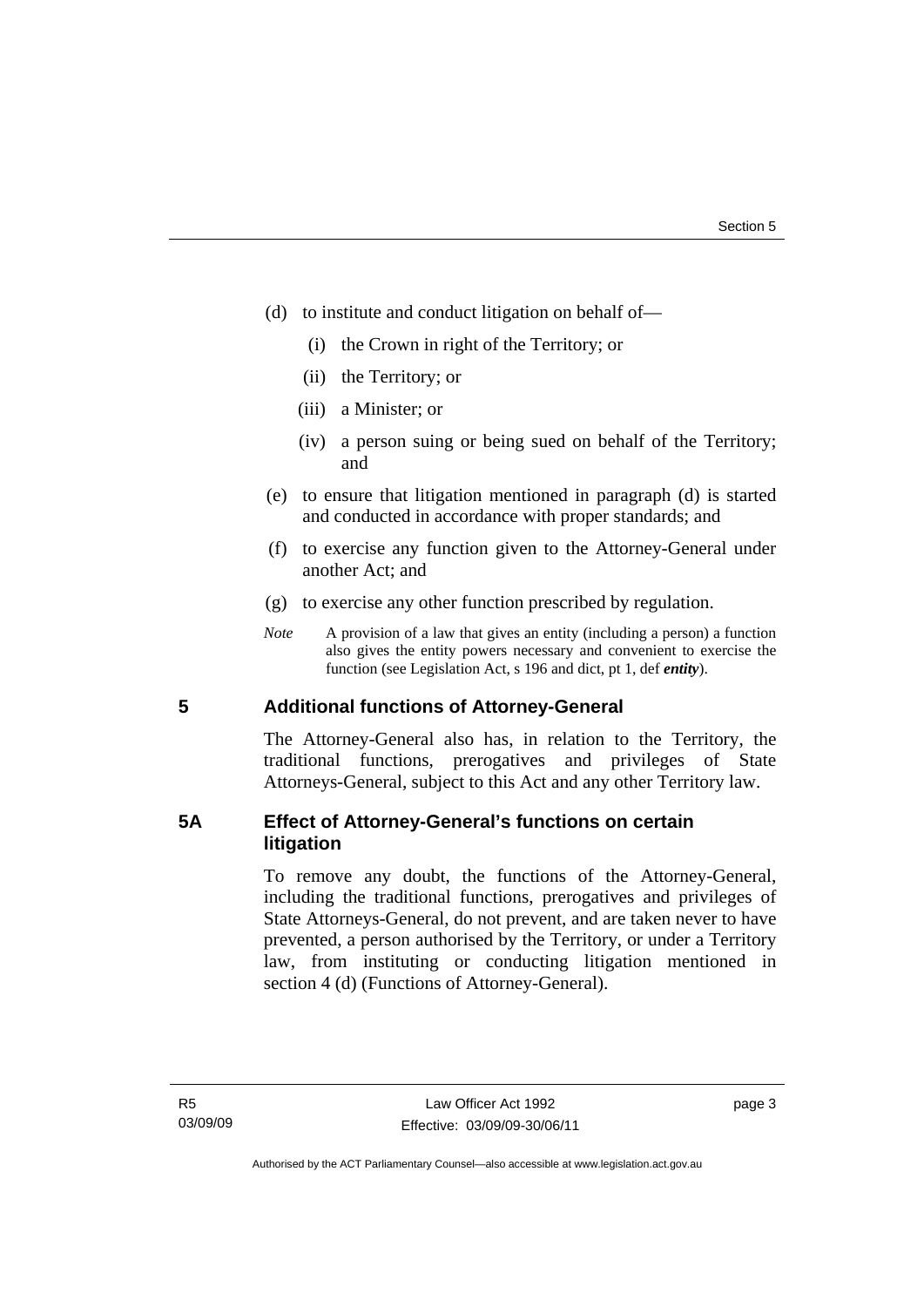# **5AA Model litigant guidelines**

- (1) The Attorney-General must issue model litigant guidelines to ensure that proper standards in litigation apply to Territory legal work.
- (2) A guideline issued under subsection (1) is a notifiable instrument.

*Note* A notifiable instrument must be notified under the Legislation Act.

- (3) Anyone performing Territory legal work must comply with the model litigant guidelines.
- (4) The model litigant guidelines may be enforced only by, or on the application of, the Attorney-General.
- (5) The issue of non-compliance with the model litigant guidelines may not be raised in a proceeding (whether in a court, tribunal or other body) except by or on behalf of the Territory.

# **5AB Protection from liability**

- (1) A person performing Territory legal work is not personally liable for anything done, or omitted to be done, honestly and without recklessness—
	- (a) in complying with a model litigant guideline; or
	- (b) in the reasonable belief that the act or omission complied with a model litigant guideline.
- (2) Any civil liability that would, apart from this section, attach to a person attaches instead to the Territory.

# **5AC Reporting on model litigant guidelines**

- (1) Each report prepared by the chief executive under the *Annual Reports (Government Agencies) Act 2004* must—
	- (a) describe the measures taken by the administrative unit during the financial year to ensure compliance with the model litigant guidelines; and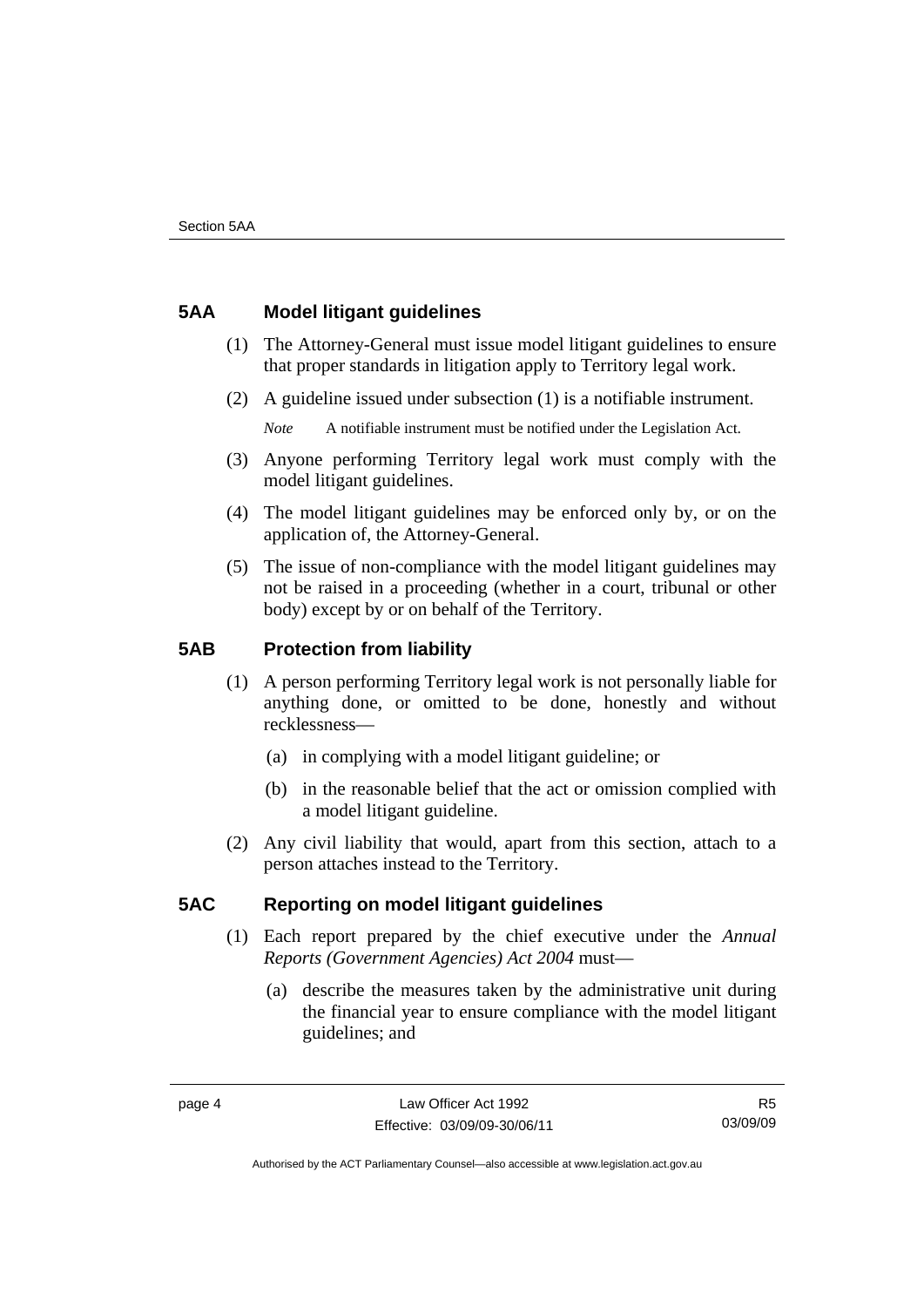- (b) provide information concerning any breaches of the model litigant guidelines during the financial year.
- (2) Each chief executive (other than the JACS chief executive) must—
	- (a) prepare a report setting out the matters mentioned in subsection (1) (a) and (b) for the administrative unit; and
	- (b) give the report to the JACS chief executive not later than 21 days after the end of the financial year.
- (3) The report prepared by the JACS chief executive under subsection (1) must include a summary of each report given to the chief executive under subsection (2) for the relevant financial year.
- (4) In this section:

*JACS chief executive* means the chief executive of the administrative unit responsible for this Act.

# **5B Judicial notice of Attorney-General's appointment etc**

- (1) In any legal proceeding, a document apparently signed by the Attorney-General is presumed to have been signed by the Attorney-General in the absence of evidence to the contrary.
- (2) The instrument by which the Attorney-General is so designated must, on production to the Supreme Court, be noted in the records of the court.
- (3) No action, proceeding or matter (whether civil or criminal) by or against the Attorney-General abates or is affected by any change of office holder.

# **6 Regulation-making power**

The Executive may make regulations for this Act.

*Note* Regulations must be notified, and presented to the Legislative Assembly, under the *Legislation Act 2001*.

page 5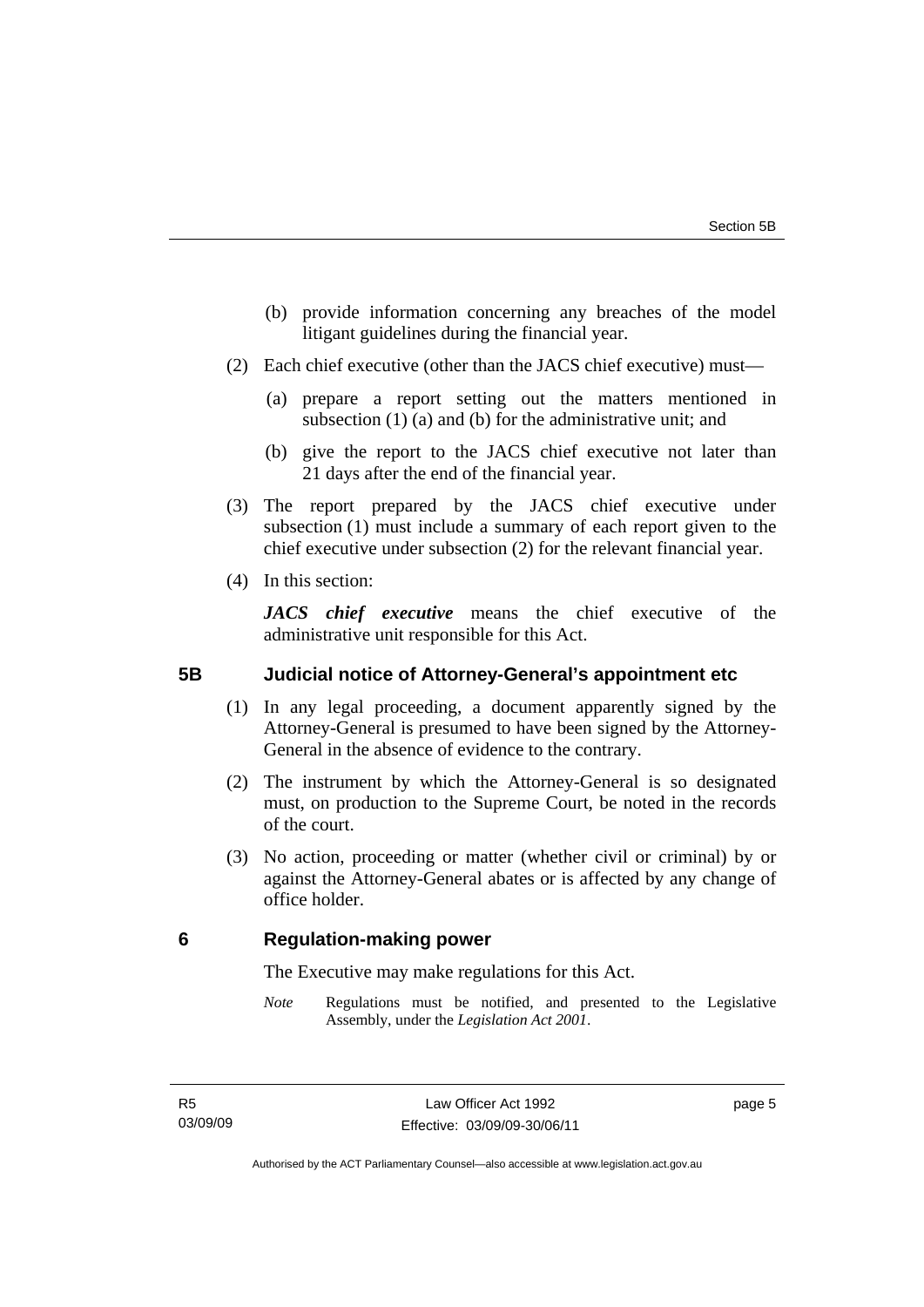# **Dictionary**

(see s 2)

*Note 1* The Legislation Act contains definitions and other provisions relevant to this Act.

*Note 2* For example, the Legislation Act, dict, pt 1, defines the following terms:

- Attorney-General
- document
- Executive
- exercise
- function
- instrument (see s 14)
- Supreme Court
- the Territory.

*Attorney-General* includes, if no Minister is designated Attorney-General by the Chief Minister, the Minister for the time being administering this Act.

*model litigant guidelines* means the guidelines issued under section 5AA (1) (Model litigant guidelines).

*Territory legal work* means legal work associated with litigation conducted by a person for any of the following:

- (a) the Territory;
- (b) a body established by a law of the Territory;
- (c) a company in which the Territory has a controlling interest.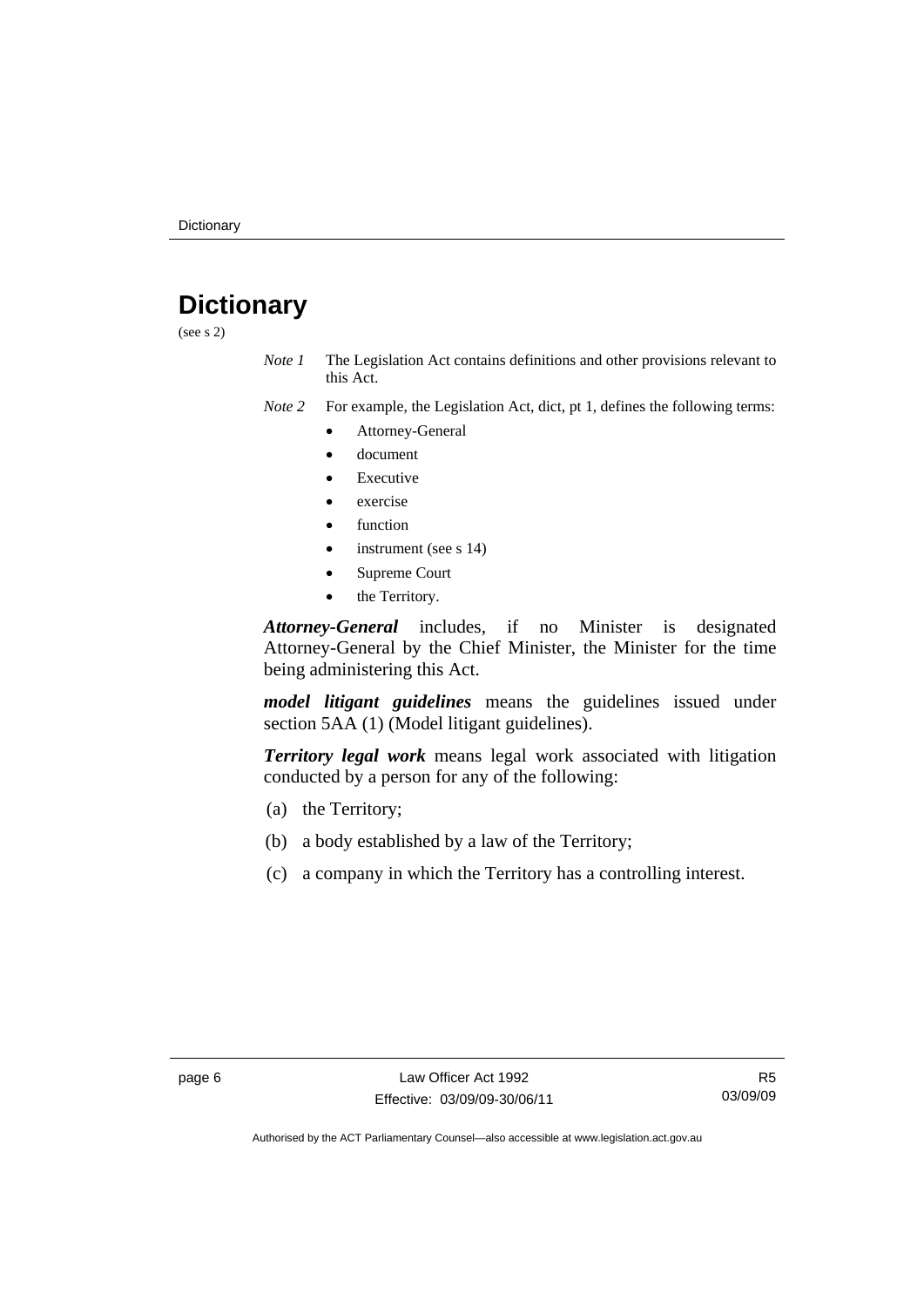# **Endnotes**

# **1 About the endnotes**

Amending and modifying laws are annotated in the legislation history and the amendment history. Current modifications are not included in the republished law but are set out in the endnotes.

Not all editorial amendments made under the *Legislation Act 2001*, part 11.3 are annotated in the amendment history. Full details of any amendments can be obtained from the Parliamentary Counsel's Office.

Uncommenced amending laws and expiries are listed in the legislation history and the amendment history. These details are underlined. Uncommenced provisions and amendments are not included in the republished law but are set out in the last endnote.

If all the provisions of the law have been renumbered, a table of renumbered provisions gives details of previous and current numbering.

The endnotes also include a table of earlier republications.

| $am = amended$                               | $ord = ordinance$                         |
|----------------------------------------------|-------------------------------------------|
| $amdt = amendment$                           | $orig = original$                         |
| $ch = chapter$                               | $par = paragraph/subparagraph$            |
| $def = definition$                           | $pres = present$                          |
| $dict = dictionary$                          | $prev = previous$                         |
| disallowed = disallowed by the Legislative   | $(\text{prev}) = \text{previously}$       |
| Assembly                                     | $pt = part$                               |
| $div = division$                             | $r = rule/subrule$                        |
| $exp = expires/expired$                      | $remum = renumbered$                      |
| $Gaz = gazette$                              | $reloc = relocated$                       |
| $hda =$ heading                              | $R[X]$ = Republication No                 |
| $IA = Interpretation Act 1967$               | $RI = reissue$                            |
| $ins = inserted/added$                       | $s = section/subsection$                  |
| $LA =$ Legislation Act 2001                  | $sch = schedule$                          |
| $LR =$ legislation register                  | $sdiv = subdivision$                      |
| $LRA =$ Legislation (Republication) Act 1996 | $sub =$ substituted                       |
| $mod = modified/modification$                | SL = Subordinate Law                      |
| $o = order$                                  | underlining = whole or part not commenced |
| $om = omitted/repealed$                      | or to be expired                          |
|                                              |                                           |

#### **2 Abbreviation key**

R5 03/09/09

Law Officer Act 1992 Effective: 03/09/09-30/06/11

page 7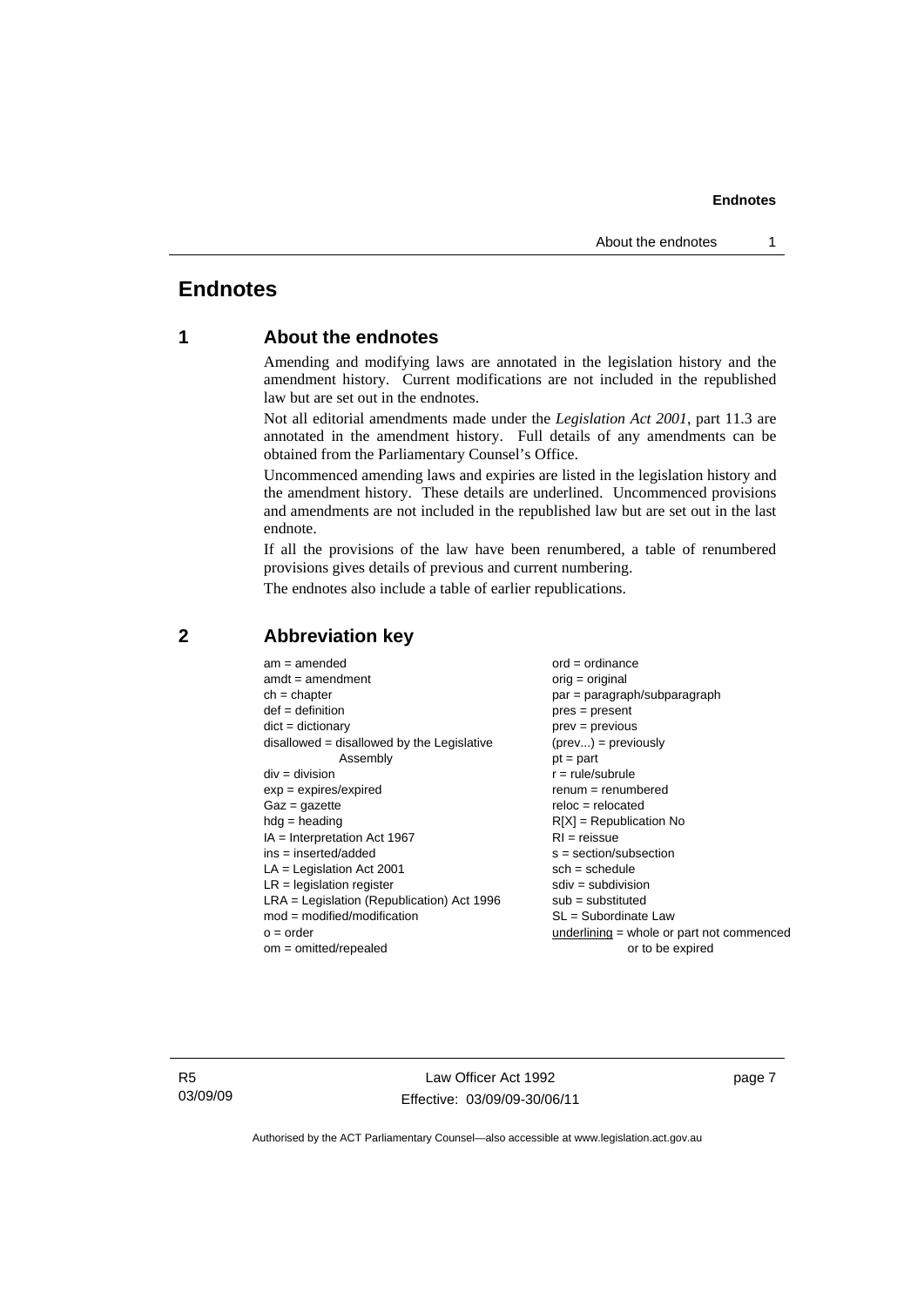3 Legislation history

#### **3 Legislation history**

After 11 May 1989 and before 10 November 1999, Acts commenced on their notification day unless otherwise stated (see *Australian Capital Territory (Self-Government) Act 1988* (Cwlth) s 25).

#### **Law Officer Act 1992 No 54**

notified 25 September 1992 (Gaz 1992 No S162) commenced 25 September 1992

as amended by

#### **Legislation (Consequential Amendments) Act 2001 No 44 pt 214**

notified 26 July 2001 (Gaz 2001 No 30)

s 1, s 2 commenced 26 July 2001 (IA s 10B) pt 214 commenced 12 September 2001 (s 2 and see Gaz 2001 No S65)

#### **Justice and Community Safety Legislation Amendment Act 2003 A2003-2 pt 10**

notified LR 3 March 2003 s 1, s 2 commenced 3 March 2003 (LA s 75 (1)) pt 10 commenced 31 March 2003 (s 2 (2))

#### **Court Procedures (Consequential Amendments) Act 2004 A2004-60 amdt 1.131**

notified LR 2 September 2004 s 1, s 2 commenced 2 September 2004 (LA s 75 (1)) amdt 1.131 commenced 10 January 2005 (s 2 and see Court Procedures Act 2004 A2004-59, s 2 and CN2004-29)

#### **Statute Law Amendment Act 2007 A2007-3 sch 3 pt 3.56**

notified LR 22 March 2007 s 1, s 2 taken to have commenced 1 July 2006 (LA s 75 (2)) sch 3 pt 3.56 commenced 12 April 2007 (s 2 (1))

#### **Law Officer Amendment Act 2009 A2009-21**

notified LR 2 September 2009 s 1, s 2 commenced 2 September 2009 (LA s 75 (1)) remainder commenced 3 September 2009 (s 2)

page 8 Law Officer Act 1992 Effective: 03/09/09-30/06/11

R5 03/09/09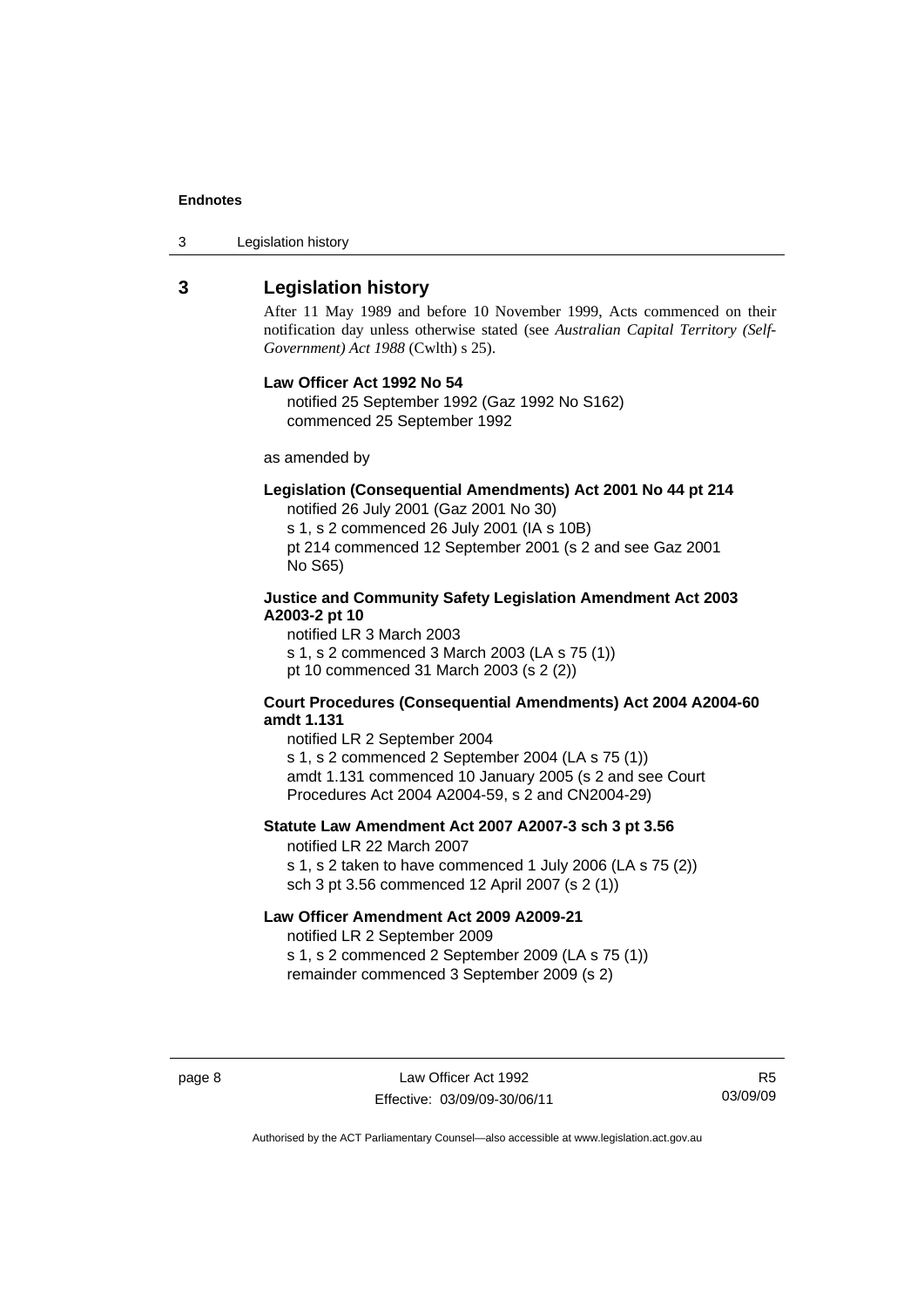# **4 Amendment history**

| <b>Dictionary</b><br>s <sub>2</sub>                                                                                                              | sub A2007-3 amdt 3.313                                                                                                                                               |  |  |  |  |  |
|--------------------------------------------------------------------------------------------------------------------------------------------------|----------------------------------------------------------------------------------------------------------------------------------------------------------------------|--|--|--|--|--|
| <b>Notes</b><br>s <sub>2A</sub>                                                                                                                  | ins A2007-3 amdt 3.313                                                                                                                                               |  |  |  |  |  |
| <b>Functions of Attorney-General</b><br>s 4 hdg<br>s <sub>4</sub>                                                                                | sub A2003-2 s 52<br>am A2003-2 s 53, s 54; A2009-21 s 4                                                                                                              |  |  |  |  |  |
| <b>Additional functions of Attorney-General</b><br>sub A2003-2 s 55<br>s 5                                                                       |                                                                                                                                                                      |  |  |  |  |  |
| s 5A                                                                                                                                             | <b>Effect of Attorney-General's functions on certain litigation</b><br>ins A2003-2 s 55                                                                              |  |  |  |  |  |
| <b>Model litigant guidelines</b><br>s 5AA<br>ins A2009-21 s 5                                                                                    |                                                                                                                                                                      |  |  |  |  |  |
| <b>Protection from liability</b><br>s 5AB                                                                                                        | ins A2009-21 s 5                                                                                                                                                     |  |  |  |  |  |
| Reporting on model litigant guidelines<br>s 5AC<br>ins A2009-21 s 5                                                                              |                                                                                                                                                                      |  |  |  |  |  |
| Judicial notice of Attorney-General's appointment etc<br>reloc from Crown Proceedings Act 1992 s 18 by A2004-60<br>s <sub>5B</sub><br>amdt 1.131 |                                                                                                                                                                      |  |  |  |  |  |
| <b>Regulation-making power</b><br>sub 2001 No 44 amdt 1.2608<br>s 6                                                                              |                                                                                                                                                                      |  |  |  |  |  |
| <b>Amendment of Legal Practitioners Act 1970</b><br>om 2001 No 44 amdt 1.2608<br>s <sub>7</sub>                                                  |                                                                                                                                                                      |  |  |  |  |  |
| <b>Regulations</b><br>s 8                                                                                                                        | om 2001 No 44 amdt 1.2608                                                                                                                                            |  |  |  |  |  |
| <b>Dictionary</b><br>dict                                                                                                                        | ins A2007-3 amdt 3.314<br>def Attorney-General ins A2007-3 amdt 3.314<br>def model litigant guidelines ins A2009-21 s 6<br>def Territory legal work ins A2009-21 s 6 |  |  |  |  |  |

R5 03/09/09

Law Officer Act 1992 Effective: 03/09/09-30/06/11 page 9